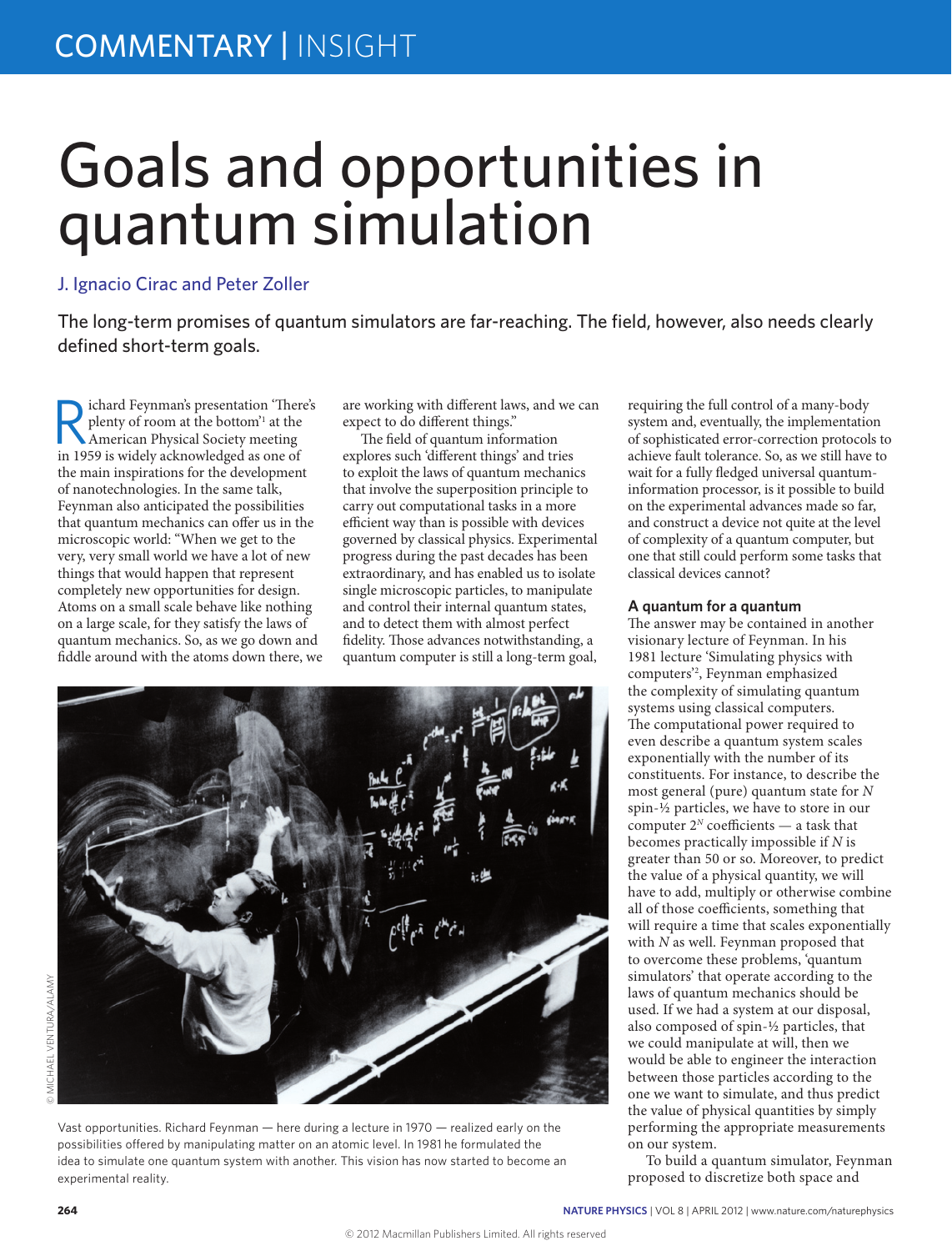time. The problem at hand is specified in terms of a Hamiltonian, *H*(*t*), which describes the (potentially time-dependent) interactions among the particles living on a lattice, an initial state |*Ψ*(0)〉 and a final time *t*. The goal is to determine certain physical properties of the final state  $|\Psi(t)\rangle$ . In 1996, Seth Lloyd proved<sup>3</sup> that evolving in small time steps would allow efficient simulation of any many-body quantum Hamiltonian containing fewparticle interactions; that is, the overall time needed for the simulation would not grow exponentially with the number of particles, but polynomially. The main idea is to approximate each time step by a sequence of simpler operations according to a so-called Trotter decomposition, resulting in a sequence of quantum gates. Importantly, a quantum simulation might allow us to determine not only the dynamical behaviour of a manybody quantum system, but also (using adiabatic algorithms<sup>4</sup>) properties at zero temperature, corresponding to the ground state of a given Hamiltonian.

#### **Focus on the real matter**

Feynman envisioned a quantum simulator to be "a quantum machine that could imitate any quantum system, including the physical world"2 . Such a general device would be as difficult to build as a quantum computer. However, if we are more modest and only demand our simulator to imitate certain physically interesting systems that cannot be simulated with classical computers, a quantum simulator may be easier to construct, but still would be an important device for the development of science and technology. Most of the time, we are not interested in the faithful representation of the complete many-body wavefunction, but rather in certain physical properties, typically related to intensive quantities such as densities, magnetization per lattice site, or few-body correlations — which in turn determine the phase diagram. Moreover, a quantum simulator is expected to be more robust against imperfections than a quantum computer. Error correction, therefore, may not be needed. Roughly speaking, if one of the lattice sites undergoes an undesired perturbation, this may affect expectation values of intensive quantities by only a few per cent, as long as the lattice is sufficiently large. In fact, in many real materials that we would like to imitate with the simulator, those imperfections exist naturally, but nevertheless phases are typically robust against them.

Although Feynman's version is a digital quantum simulator with a stroboscopic time evolution, an analog simulation can

also be considered, where the Hamiltonian *H*(*t*) is built directly with a physical system that evolves continuously in time. A digital quantum simulator is more versatile, as it is able to simulate a wider range of Hamiltonians. For example, we can simulate directly *N*-body interactions; or, if a quantum simulator can simulate *H*<sub>1</sub> and *H*<sub>2</sub>, it can also simulate  $H_1 + H_2$ . Analog simulators, in contrast, may be less prone to errors by avoiding those related to the Trotter expansion. Furthermore, simulations in continuous space, beyond those confined to a lattice, can also be considered.

#### **Eyes on the prize**

As we have emphasized, the main goal of quantum simulators is to solve problems that are not accessible to classical computers. Those will include many-body quantum systems, with many degrees of freedom, involving large-scale entanglement. However, among those problems there are still many that can be solved or simulated with classical computers. There are several powerful methods — Monte-Carlo and coupledcluster methods, density functional theory, dynamical mean-field theory, density matrix renormalization group theory and others — that have been successfully employed to solve a wide range of problems. Nevertheless, there are still entire classes of many-body problems that cannot be tackled with those methods. The first class includes problems that deal with fermions or frustrated spins in two or higher spatial dimensions (where, for example, Monte-Carlo methods are limited by the so-called sign problem). The second class of problems involves dynamics, and includes most of the models that are not exactly solvable for sufficiently long times. This class of problems may involve closed or open systems; the latter refers to systems that are not isolated but interact with a reservoir with many degrees of freedom, resulting in dissipation.

It is hard, if not impossible, to prove that a specific problem cannot be simulated efficiently using classical computers which may involve algorithms that have not been yet invented — but is amenable to a quantum simulator. Scientists working on computational complexity have long been searching for such kinds of proof, but without success. However, during the past year or so, work that builds on the synergy between quantum information science, condensed-matter physics and quantum field theory has suggested that problems that profit most from a quantum treatment are those involving a substantial amount

of entanglement. Although in thermal equilibrium the entanglement cannot be arbitrarily high (owing to the so-called area law), in dynamical problems it can. Indeed, typically there will be a substantial amount of entanglement in out-of equilibrium scenarios, and a quantum simulator should prove particularly useful in those cases.

Problems of the kind mentioned above appear in different branches of science, including condensed-matter physics, quantum statistical mechanics, high-energy physics, atomic physics and quantum chemistry. A prominent example is related to high-temperature superconductivity: one of the important questions in this context is, which basic interaction between the electrons is responsible for the superconducting behaviour? In other words, which minimal Hamiltonian describes the phenomenon of high-temperature superconductivity? To answer this question, a quantum simulator could check the various candidate Hamiltonians for relevant phases. A quantum simulator may not only become a precious tool for tackling some specific problems in those fields, but should also prove a powerful instrument for developing, testing and benchmarking theoretical methods. For instance, very few theoretical techniques exist to describe the time evolution in a manybody quantum system after a sudden quench, even in one dimension. In fact, it is still an open question when such a system may thermalize, in the sense that the reduced state of a small connected sublattice may evolve to something that looks like the reduced state of a global thermal-equilibrium state. (The state of the whole lattice cannot evolve to the thermal-equilibrium state because it is a closed system). A quantum simulator may be essential in finding an answer to this question, but should also lead to the development of new numerical techniques to attack precisely this problem. Finally, by simulating we can also realize a system that may support exotic excitations that are useful in themselves, such as so-called anyons, which have a central role in topological quantum computing.

### **The road to beyond-classical simulations**

We can try to be very explicit and distil a set of criteria that a quantum simulator must fulfil, akin to those for quantum computers<sup>5</sup>. Of course, as there are many different kinds of possible simulations<sup>4</sup>, it is impossible to make a concise list including all of them. As we are interested in those that outperform classical devices,